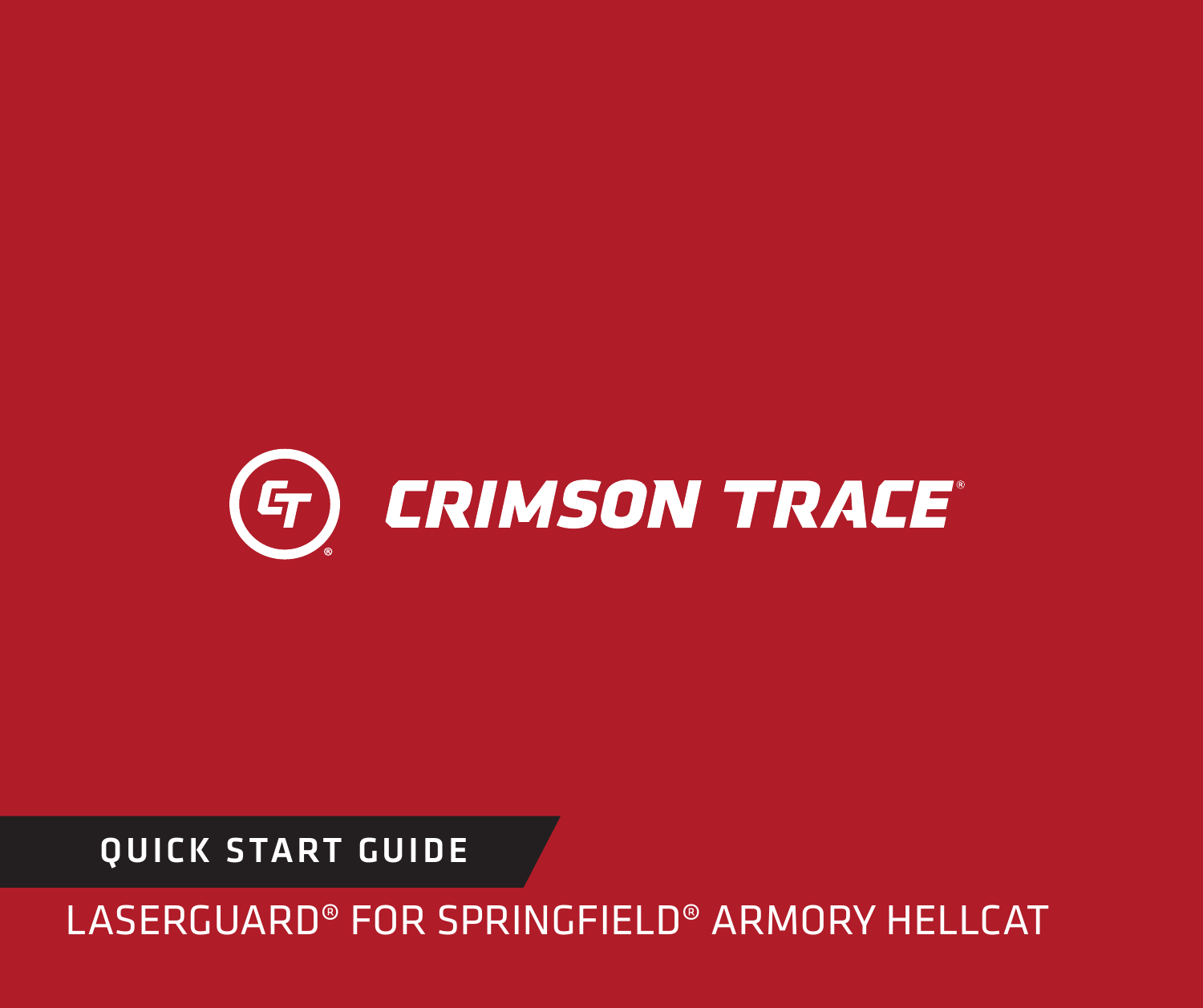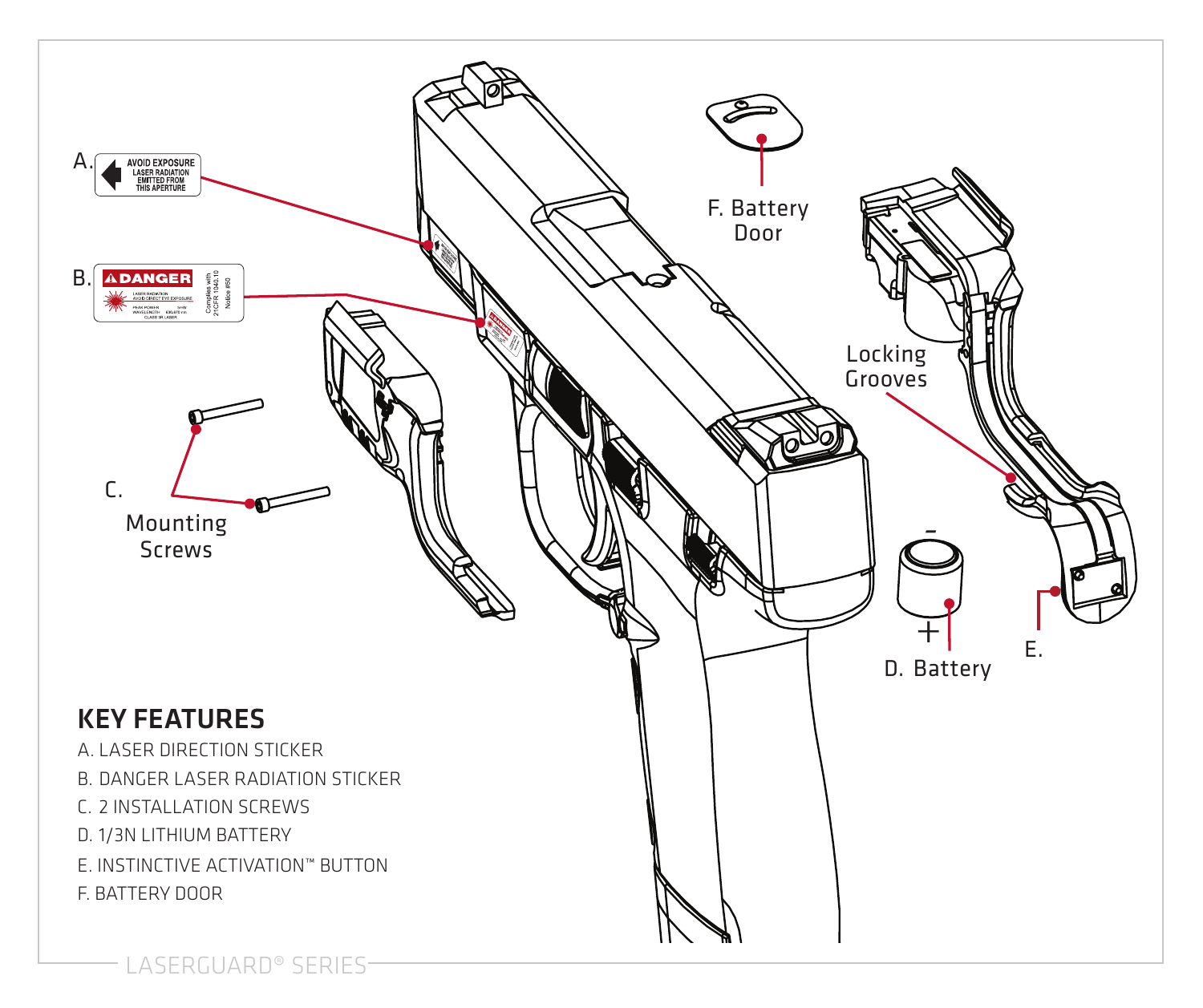## INSTALLATION INSTRUCTIONS

- 1. Make sure firearm is unloaded. Remove magazine and double check that chamber is empty. (See "Four Basic Rules Of Firearm Safety" in Owner's Handbook.)
- 2. Insert battery with the flat, (+) side facing up into battery compartment.
- 3. Slide laser side of Laserguard® onto the trigger guard and snap into place. Ensure activation button hooks around the left side of the trigger guard and snaps into place on the front strap.
- 4. Hook left side of Laserguard into the right at an angle, by inserting into locking grooves located near activation button. Apply pressure to the front of both sides until both sides join together.
- 5. Install the three provided screws into the left side (non-laser side) of the Laserguard using the .050" provided hex wrench. Tighten together until there is no gap.
- 6. Attach "Aperture" warning label with the arrow pointing to the laser aperture. Attach laser "Danger" sticker to outside of pistol.
- 7. Slide Master ON/OFF switch to the forward "ON" position.
- 8. Press activation button to turn on laser. Confirm that laser and iron sights are in alignment. Laser dot should rest on top of front site post with correct iron sight picture. Laserguards are sighted-in at the factory at 50 feet, but can be fine-tuned for windage and elevation.

# LASER SAFETY LABELING

#### IMPORTANT: LASER PRODUCTS MUST ONLY BE OPERATED WITH THE SAFETY LABEL APPLIED TO THE FIREARM.

Labels could not be affixed to the product but are supplied and must be installed as indicated below:

A. Attach the "Aperture" warning label with the arrow pointing to the laser aperture.

B. Attach the "Danger" warning label to the outside of the firearm.

Use caution when activating the laser to avoid direct eye exposure, which can result in permanent eye damage. Follow all precautions as outlined by the firearms manufacturer. Keep this and all firearm related products locked and secured from children or other unauthorized users.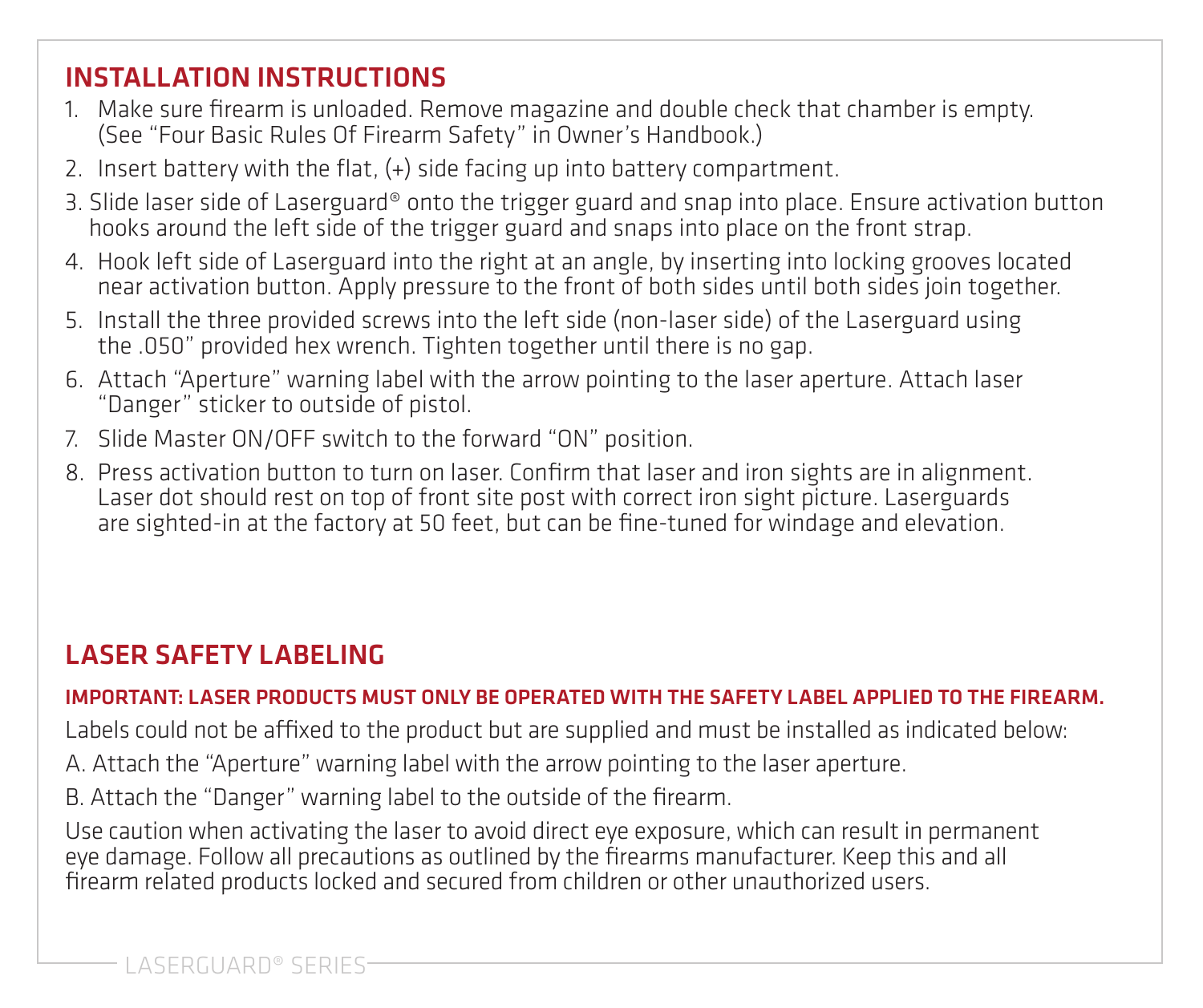## PRODUCT SPECIFICATIONS

Beam Intensity Red: 5mW peak, 620-670 nm, Class 3R laser Beam Intensity Green: 5mW peak, 515-532 nm, Class 3R laser Dot Size: Approximately 0.5" diameter at 50 feet Batteries: One 1/3N 3V lithium Activation: Front-located integrated momentary pressure pad This product complies with 21 CFR 1040.10

Red Laser: over 4 hours of illumination Green Laser: over 2 hours of illumination

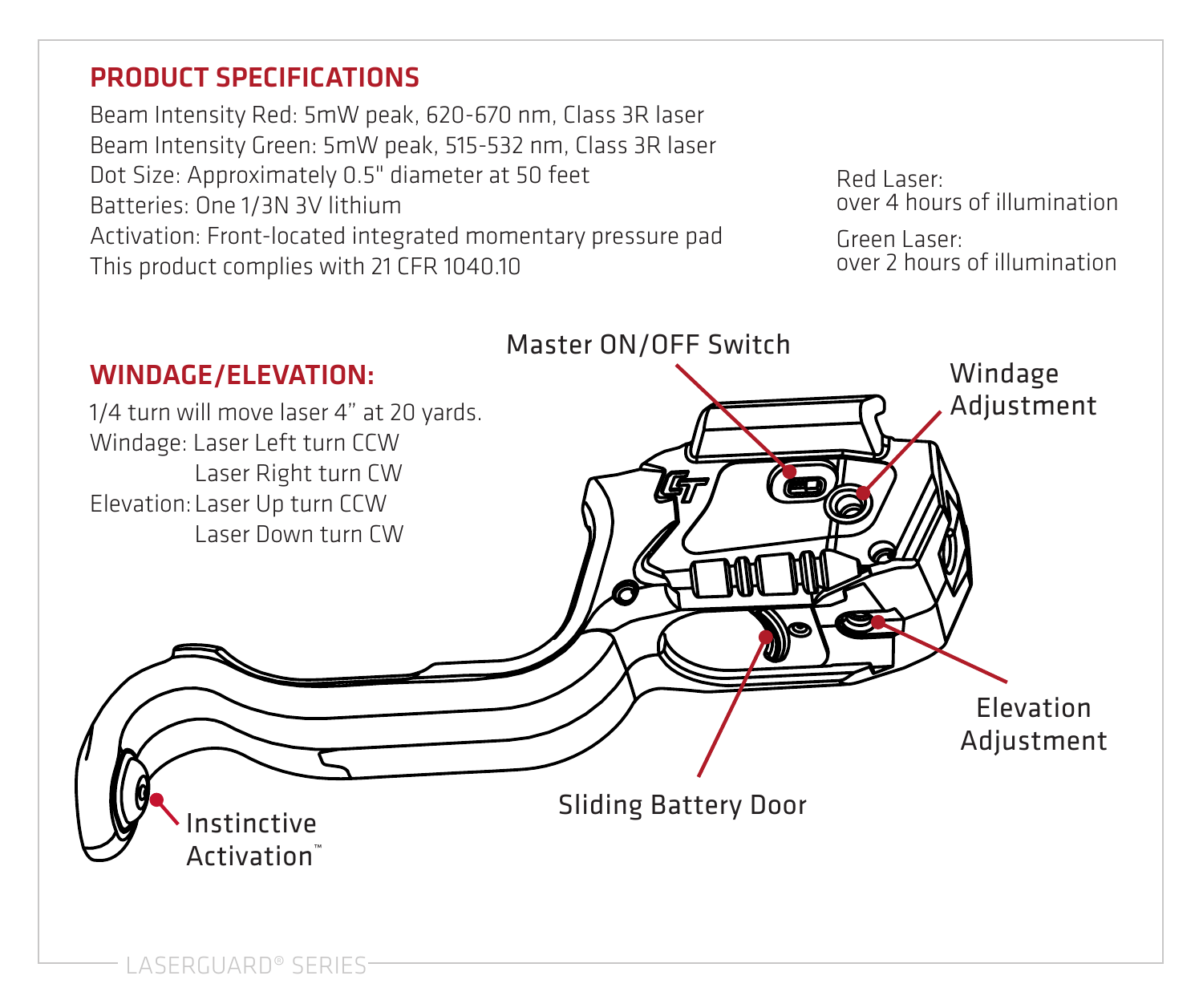## BATTERY WARNINGS

If a battery-operated accessory or attachment (i.e., laser, optical sight, or flash light, etc.) is supplied or used with a firearm, the following warnings and instructions must be adhered to:



#### **WARNING:** KEEP BATTERIES AWAY FROM CHILDREN. THERE IS A CHEMICAL BURN HAZARD ASSOCIATED WITH BATTERIES.

**WARNING:** IF A NEW OR USED LITHIUM BUTTON/COIN CELL BATTERY IS SWALLOWED OR ENTERS THE BODY, IT **AN CAN CAUSE SEVERE INTERNAL BURNS AND CAN LEAD TO DEATH IN AS LITTLE AS 2 HOURS. ALWAYS COMPLETELY** SECURE THE BATTERY COMPARTMENT. IF THE BATTERY COMPARTMENT DOES NOT CLOSE SECURELY, STOP USING THE PRODUCT, REMOVE THE BATTERIES, AND KEEP IT AWAY FROM CHILDREN. IF YOU THINK BATTERIES MIGHT HAVE BEEN SWALLOWED OR PLACED INSIDE ANY PART OF THE BODY, SEEK IMMEDIATE MEDICAL ATTENTION.

- When used correctly, batteries provide a safe and dependable source of portable power. However, misuse or abuse may result in leakage, fire, or explosion.
- Batteries can explode or leak and cause burns if installed backwards, disassembled, charged, or exposed to water, fire or high temperature.
- Always take care to install your batteries correctly observing the "+" and "-" marks on the battery and the device.
- Always replace the whole set of batteries at one time, taking care not to mix old and new batteries, or batteries of different types.
- Store unused batteries in their original packaging and away from metal objects that may short-circuit them.
- Remove discharged batteries from equipment promptly to avoid possible damage from leakage.
- Never dispose of batteries in fire. (Failure to observe this precaution may result in an explosion.)
- The batteries are supplied in a charged state, and are not designed for recharging. Recharging may cause leakage, fire, or explosion.
- The batteries should be disposed of properly, including keeping them away from children.
- Dispose of used batteries immediately. Even used batteries can cause injury.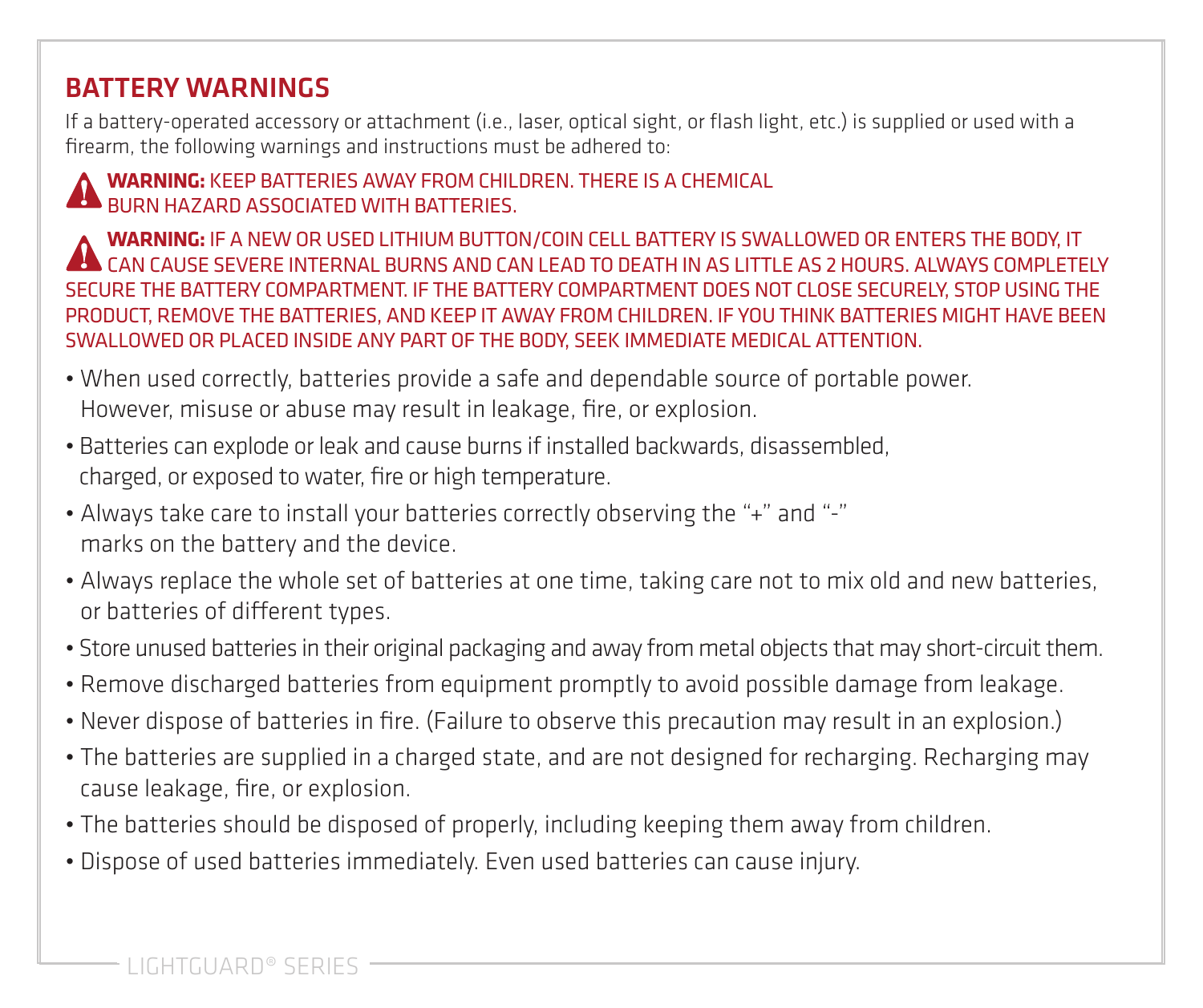#### GENERAL WARNINGS

**WARNING:** ENSURE THAT YOUR FIREARM IS UNLOADED, THE MAGAZINE IS REMOVED, THE SAFETY IS ON AND YOUR FINGER(S) ARE OFF THE TRIGGER BEFORE ATTEMPTING TO INSTALL, REMOVE OR ADJUST YOUR LASER SIGHT AND/ OR LIGHT. FOLLOW THE BASIC FIREARMS SAFETY RULES AT ALL TIMES.

**WARNING:** DO NOT INSTALL OR USE THIS PRODUCT IF THE INSTALLATION OF THE PRODUCT IN ANY WAY AFFECTS THE SAFE FUNCTION OF THE FIREARM. IF, WHILE INSTALLING THIS PRODUCT, YOU HAVE ANY TROUBLE WITH THE FIT OR FUNCTIONALITY OF THE FIREARM, STOP IMMEDIATELY AND CALL CUSTOMER SERVICE FOR ASSISTANCE AT 800- 442-2406.

**WARNING:** FOLLOW ALL PRECAUTIONS AS OUTLINED BY THE FIREARMS MANUFACTURER. KEEP THIS AND ALL FIREARM RELATED PRODUCTS LOCKED AND SECURED FROM CHILDREN OR OTHER UNAUTHORIZED USERS. REMEMBER, THE USER IS ALWAYS RESPONSIBLE FOR THE SAFE USE OF A FIREARM. CRIMSON TRACE RECOMMENDS THAT EVERY GUN OWNER TAKE A GUN SAFETY COURSE FROM A CERTIFIED NRA INSTRUCTOR BEFORE HANDLING OR FIRING YOUR FIREARM.



The gear you choose to trust should be as effective as it is reliable and innovative. We proudly stand behind our products with the Crimson Protect Limited Lifetime Warranty. Under the Crimson

Protect Limited Lifetime Warranty, we will repair or replace your Crimson Trace product at no charge to you if it is damaged or defective. If the product cannot be repaired, we will replace it with a product of equal or better value. Electronic Components warrantied to be free from defects in materials and workmanship for a period of three (3) years from the date of manufacture. If determined to have defects in materials and workmanship during the three-year period, we will repair the product at no cost to you. If we cannot repair your product, we will replace it with an item of equivalent value.

For registration and complete warranty terms and conditions please visit www.crimsontrace.com/warranty.

To fill out a warranty claim visit www.crimsontrace.com/support.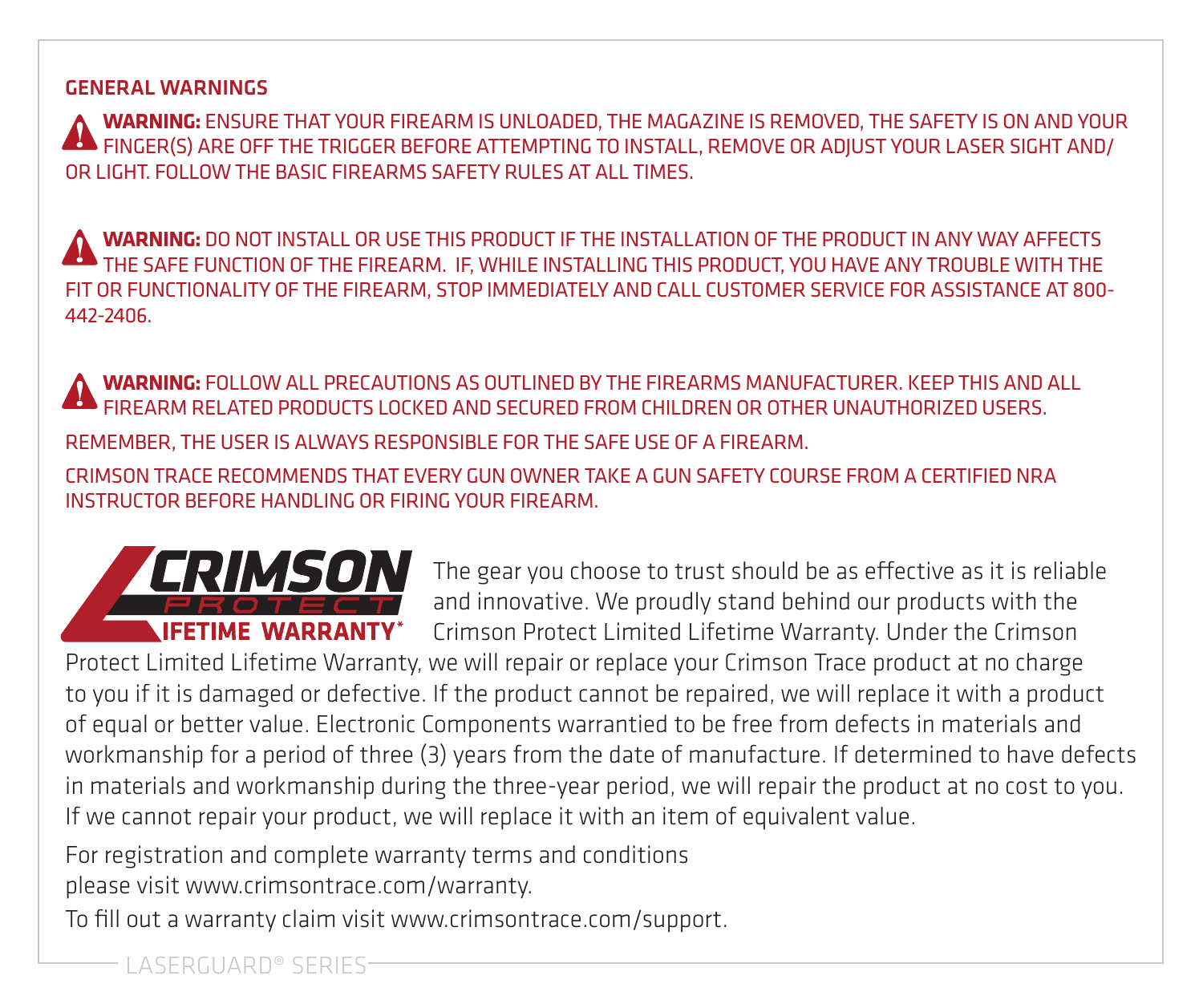| <b>NOTES</b> |  |  |  |
|--------------|--|--|--|
|              |  |  |  |
|              |  |  |  |
|              |  |  |  |
|              |  |  |  |
|              |  |  |  |
|              |  |  |  |
|              |  |  |  |
|              |  |  |  |
|              |  |  |  |
|              |  |  |  |
|              |  |  |  |